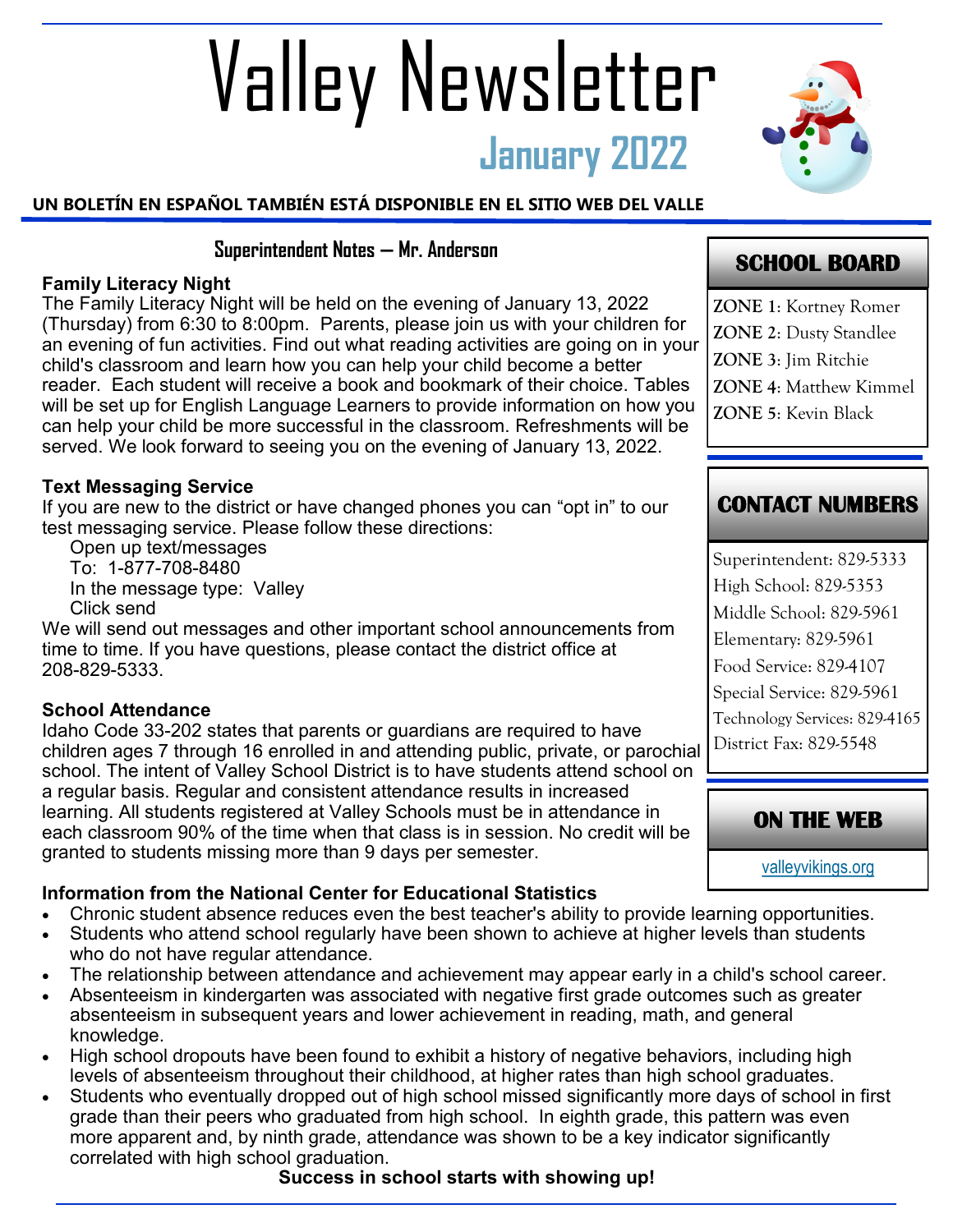## **Students and Stress – Mrs. Richardson**

With all of the changes we have experienced over the last two years, it is important to look out for our kids' mental health. We are often unaware of the stress our kids are feeling. Watching for emotional, behavioral and physical cues can help parents identify and provide guidance for a child who is experiencing increased stress.

The American Psychological Association recognizes some of the following as possible signs of stress: Watch for negative changes in behavior

People of all ages, but especially younger children, have a hard time recognizing and reporting the experience of stress. In kids, stress often looks like changes in behavior.

#### **Common changes can include:**

- acting irritable or moody
- withdrawing from activities they usually enjoy
- routinely expressing worries
- complaining more than usual about school
- crying
- displaying surprising fearful reactions
- clinging to a parent or teacher
- sleeping too much or too little
- eating too much or too little

#### **For teens look for the changes listed above and also:**

- significantly avoiding parents
- abandoning long-time friendships for a new set of peers
- expressing excessive hostility toward family

#### **Stress can also appear in physical symptoms such as:**

- stomach aches
- headaches

If a child frequently complains of stomachaches or headaches (when they have been given a clean bill of health by their physician) or if these complaints increase in certain situations (e.g., before a big test) that child may be experiencing significant stress. These kinds of changes in behavior are not always linked to excessive stress, but negative changes in behavior are almost always a sign that something is wrong. Look out for these behaviors to help you determine an appropriate response or intervention.

#### **Listen and Translate**

Because kids can't always recognize and name "stress," they may use different language to identify it. They may use words like: "worried," "confused," "annoyed," and "angry." Or they may say negative things about themselves, others, or the world around them (e.g. "No one likes me," "I'm stupid," "Nothing is fun."). Listen for these types of words and statements in order to try to figure out why they're being said, and whether they point to increased stress.

#### **How to Help**

- One of the most important ways parents or guardians can help is by listening to their child and taking their feelings seriously. Even good stress, like sports, a new job or the holidays can cause anxiety.
- Visit your regular health-care provider if necessary. They can suggest different support options and refer you to other services who could give you more help.

Children and young people's negative feelings usually pass. However, it's a good idea to get help if your child is distressed for a long time, if their feelings are stopping them from getting on with their lives, if their distress is disrupting family life or if they are repeatedly behaving in ways you wouldn't expect at their age.